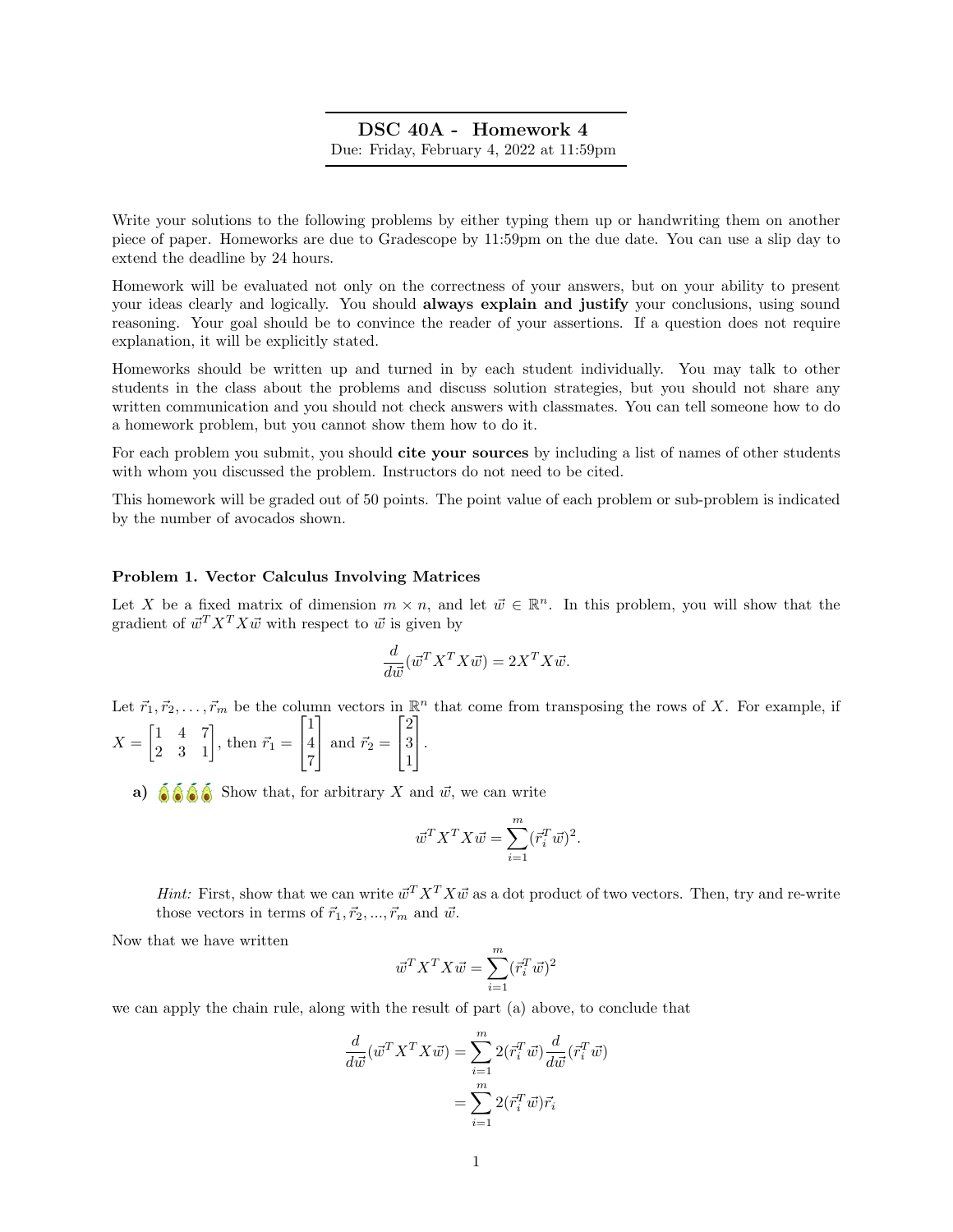b)  $\delta \delta \delta$  Next, show that, for arbitrary X and  $\vec{w}$ , we can write

$$
2X^TX\vec{w}=\sum_{i=1}^m2(\vec{r}_i^T\vec{w})\vec{r}_i
$$

Hint 1: Use the column-mixing interpretation of matrix-vector multiplication discussed in Lecture Video 13.

*Hint 2:* It is likely that you'll need to use one of your intermediate results from part  $(a)$ .

Since you've shown that  $\frac{d}{d\vec{w}}(\vec{w}^T X^T X \vec{w})$  and  $2X^T X \vec{w}$  are both equal to the same expression,  $\sum^m$  $i=1$  $2(\vec{r}_i^T\vec{w})\vec{r}_i,$ you have proven that they are equal to one another, i.e. that

$$
\frac{d}{d\vec{w}}(\vec{w}^T X^T X \vec{w}) = 2X^T X \vec{w}
$$

as desired.

## Problem 2. Sums of Residuals

Let's start by recalling the idea of orthogonality from linear algebra. This will allow us to prove a powerful result regarding linear regression.

Two vectors are **orthogonal** if their dot product is 0, i.e. for  $\vec{a}, \vec{b} \in \mathbb{R}^n$ :

$$
\vec{a}^T \vec{b} = 0 \implies \vec{a}, \vec{b} \text{ are orthogonal}
$$

Orthogonality is a generalization of perpendicularity to multiple dimensions. (Two orthogonal vectors in 2D meet at a right angle.)

Suppose we want to represent the fact that some vector  $\vec{b}$  is orthogonal to many vectors  $\vec{a}_1, \vec{a}_2, ..., \vec{a}_d$  all at once. It turns out that we can do this by creating a new  $n \times d$  matrix A whose columns are the vectors  $\vec{a}_1$ ,  $\vec{a}_2, \dots, \vec{a}_d$ , and writing  $A^T \vec{b} = 0$ .

For instance, suppose 
$$
\vec{a}_1 = \begin{bmatrix} 8 \\ 4 \\ -2 \end{bmatrix}
$$
,  $\vec{a}_2 = \begin{bmatrix} 3 \\ 5 \\ 1 \end{bmatrix}$ , and  $\vec{b} = \begin{bmatrix} 1 \\ -1 \\ 2 \end{bmatrix}$ . Then,  

$$
A = \begin{bmatrix} 8 & 3 \\ 4 & 5 \\ -2 & 1 \end{bmatrix} \implies A^T = \begin{bmatrix} 8 & 4 & -2 \\ 3 & 5 & 1 \end{bmatrix}
$$

Note that the product  $A^T\vec{b}$  involves taking the dot product of each row in  $A^T$  with  $\vec{b}$ .

$$
A^T \vec{b} = \begin{bmatrix} 8 & 4 & -2 \\ 3 & 5 & 1 \end{bmatrix} \begin{bmatrix} 1 \\ -1 \\ 2 \end{bmatrix} = \begin{bmatrix} 8(1) + 4(-1) + (-2)(2) \\ 3(1) + 5(-1) + 2(1) \end{bmatrix} = \begin{bmatrix} 0 \\ 0 \end{bmatrix}
$$

Since  $A^T\vec{b} = \vec{0}$ , then it is the case that  $\vec{b}$  is orthogonal to each row of  $A^T$ , and hence orthogonal to each column of A.

(We will not use this fact in this class, but if  $A^T \vec{b} = 0$ , it also means that  $\vec{b}$  is orthogonal to the **column** space of A, which is the space of all linear combinations of the columns of A. As a good exercise in linear algebra, see if you can prove this result!)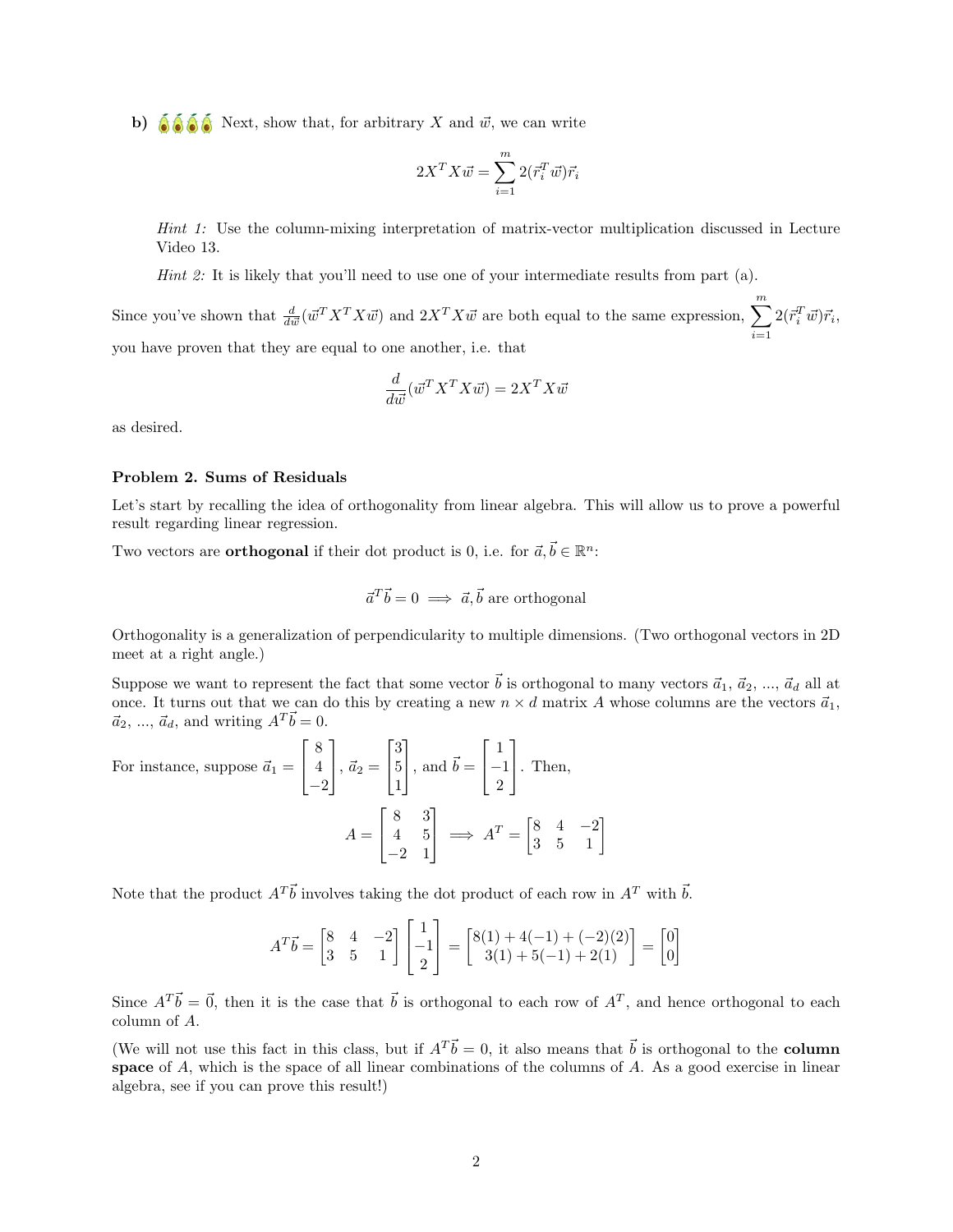a)  $\delta$  Suppose  $\vec{1}$  is a vector in  $\mathbb{R}^n$  containing the value 1 for each element, i.e.  $\vec{1} =$  $\lceil$ 1 1  $\begin{matrix} 1 \\ \ldots \\ 1 \end{matrix}$ 1 1

For any other vector 
$$
\vec{b} = \begin{bmatrix} b_1 \\ b_2 \\ \dots \\ b_n \end{bmatrix}
$$
, what is the value of  $\vec{1}^T \vec{b}$ , i.e. what is the dot product of  $\vec{1}$  and  $\vec{b}$ ?

.

b)  $\delta$  Now, consider the typical multiple regression scenario where our prediction rule has an intercept term  $(w_0)$ :

$$
H(\vec{x}) = w_0 + w_1 x^{(1)} + w_2 x^{(2)} + \dots + w_d x^{(d)}.
$$

For this scenario, X is a  $n \times (d+1)$  design matrix,  $\vec{y} \in \mathbb{R}^n$  is an observation vector, and  $\vec{w} \in \mathbb{R}^{(d+1)}$  is the parameter vector. We'll use  $\vec{w}^*$  to denote the optimal parameter vector, or the one that satisfies the normal equations.

Show that the error vector,  $\vec{e} = \vec{y} - X\vec{w}^*$ , is orthogonal to the columns of X.

Hint: Use the normal equations and the definition of orthogonality to the columns of a matrix given in the problem description.

c)  $\delta$   $\delta$   $\delta$   $\delta$  We define the *i*th **residual** to be the difference between the actual and predicted values for individual *i* in our data set. In other words, the *i*<sup>th</sup> residual  $e_i$  is

$$
e_i = (\vec{y} - X\vec{w}^*)_i
$$

Here,  $(\vec{y} - X\vec{w}^*)_i$  is referring to element i of the vector  $\vec{y} - X\vec{w}^*$ . We use the letter e for residuals because residuals are also known as errors.

Using what you learned in parts (a) and (b), show that for multiple linear regression with an intercept term, the sum of the residuals is zero, that is

$$
\sum_{i=1}^{n} e_i = 0.
$$

d)  $\delta \delta \delta$  Now suppose our multiple linear regression prediction rule does not have an intercept term:

$$
H(\vec{x}) = w_1 x^{(1)} + w_2 x^{(2)} + \dots + w_d x^{(d)}.
$$

- 1. Is it still guaranteed that  $\sum_{n=1}^n$  $i=1$  $e_i = 0$ ? Why or why not?
- 2. Is it still possible that  $\sum_{n=1}^n$  $i=1$  $e_i = 0$ ? If you believe the answer is yes, come up with a simple example where a prediction rule without an intercept has residuals that sum to 0. If you believe the answer is no, state why not.

### Problem 3. Real Estate

You are given a data set containing information on recently sold houses in San Diego, including

- square footage
- number of bedrooms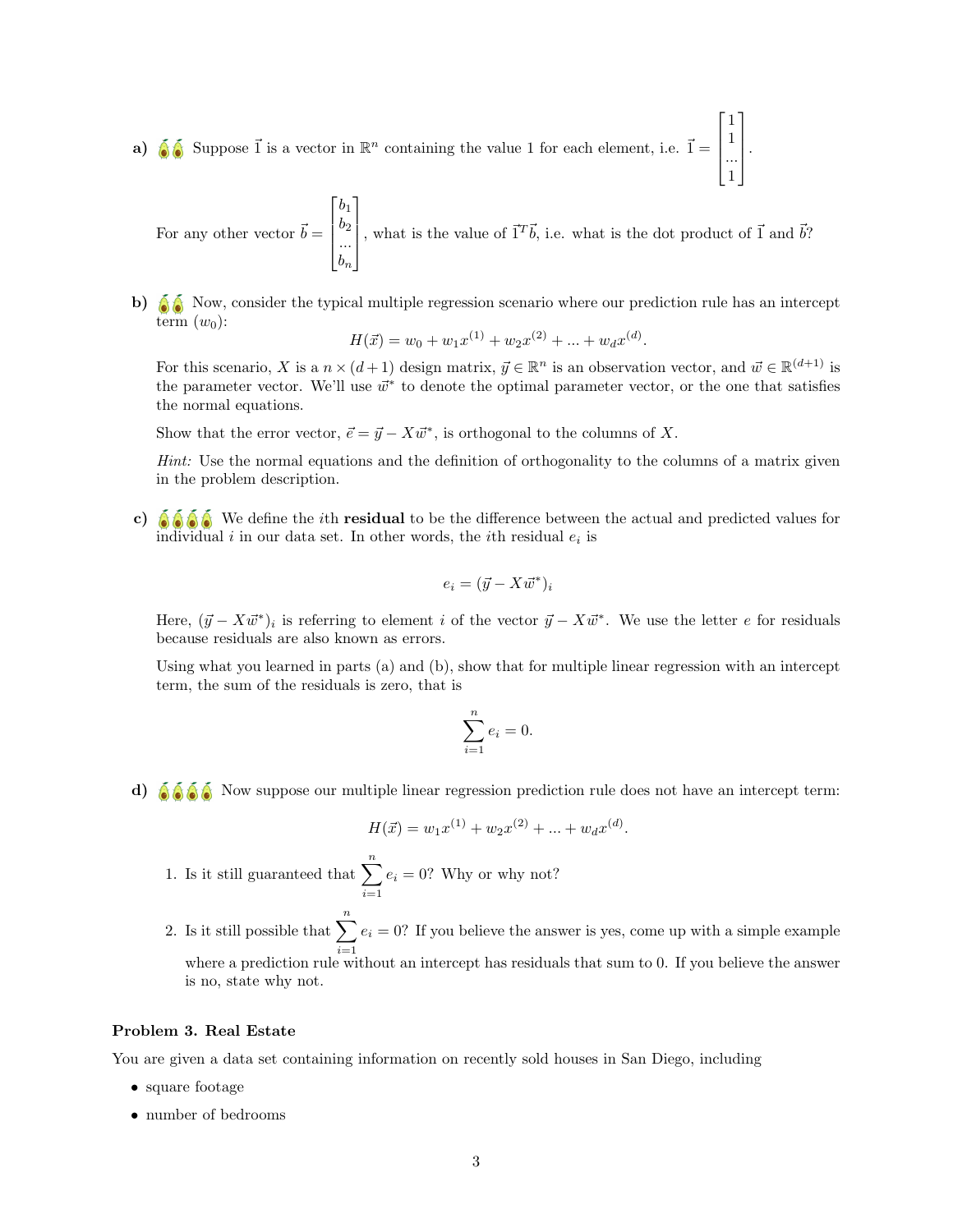- number of bathrooms
- year the house was built
- asking price, or how much the house was originally listed for, before negotiations
- sale price, or how much the house actually sold for, after negotiations

The table below shows the first few rows of the data set. Note that since you don't have the full data set, you cannot answer the questions that follow based on calculations; you must answer conceptually.

| House                       | Square Feet | Bedrooms     | Bathrooms | Year | Asking Price | Sale Price |
|-----------------------------|-------------|--------------|-----------|------|--------------|------------|
|                             | 1247        | 3            | 3         | 2005 | 500,000      | 494,000    |
| $\overline{2}$              | 1670        | 3            | 2         | 1927 | 1,000,000    | 985,000    |
| 3                           | 716         |              |           | 1993 | 335,000      | 333, 850   |
| $\overline{4}$              | 1600        | 4            | 2         | 1962 | 830,000      | 815,000    |
| 5                           | 2635        | 4            | 3         | 1993 | 1,250,000    | 1,250,000  |
| $\bullet$<br>٠<br>$\bullet$ |             | $\cdot$<br>٠ | ٠<br>٠    |      | ٠<br>٠<br>٠  |            |

- a)  $\delta$   $\delta$   $\delta$  Suppose you standardize all six variables and fit a linear prediction rule to predict the sale price of the house based on all five of the other variables. Which feature would you expect to have the largest magnitude weight? Without standardizing, which feature would you expect to have the largest magnitude weight? Explain why.
- b)  $\delta \delta \delta$  Suppose you use multiple linear regression on the original (unstandardized) data and the weight associated with Year is  $\alpha$ . Suppose you replace Year with a new predictor variable, Age, which is 0 if the house was built in 2022, 1 if the house was built in 2021, 2 if the house was built in 2000, etc. If we do multiple linear regression again using Age instead of Year, what will be the weight associated with Age in terms of  $\alpha$ ?
- c)  $\delta$  Suppose you add a new feature called Rooms, which is the total number of bedrooms and bathrooms in the house. Would multiple linear regression with this extra feature enable you to make better predictions?

#### Problem 4. Least Absolute Deviation Regression for Multiple Variables

In this week's lectures, we explored least squares regression and derived the general solution for least squares regression with multiple parameters, also known as the normal equations:

$$
X^T X \vec{w} = X^T \vec{y},
$$

where X is the design matrix,  $\vec{y}$  is the observation vector, and  $\vec{w}$  is the parameter vector.

In this problem, we are going to try and expand our concept of least absolute deviation (LAD) regression from Homework 3 to accommodate linear prediction rules with two features.

This time, instead of data in  $\mathbb{R}^2$ , you will be given data in  $\mathbb{R}^3$ . Now that we have added an extra dimension to our data, we are no longer solving for a regression line, but rather a regression plane of the form  $H(\vec{x}) =$  $w_0 + w_1x^{(1)} + w_2x^{(2)}$ . In order to use notation that is more convenient and more similar to what you've seen in calculus, let's suppose we're trying to find a regression plane of the form

$$
z = H(x, y) = ax + by + c
$$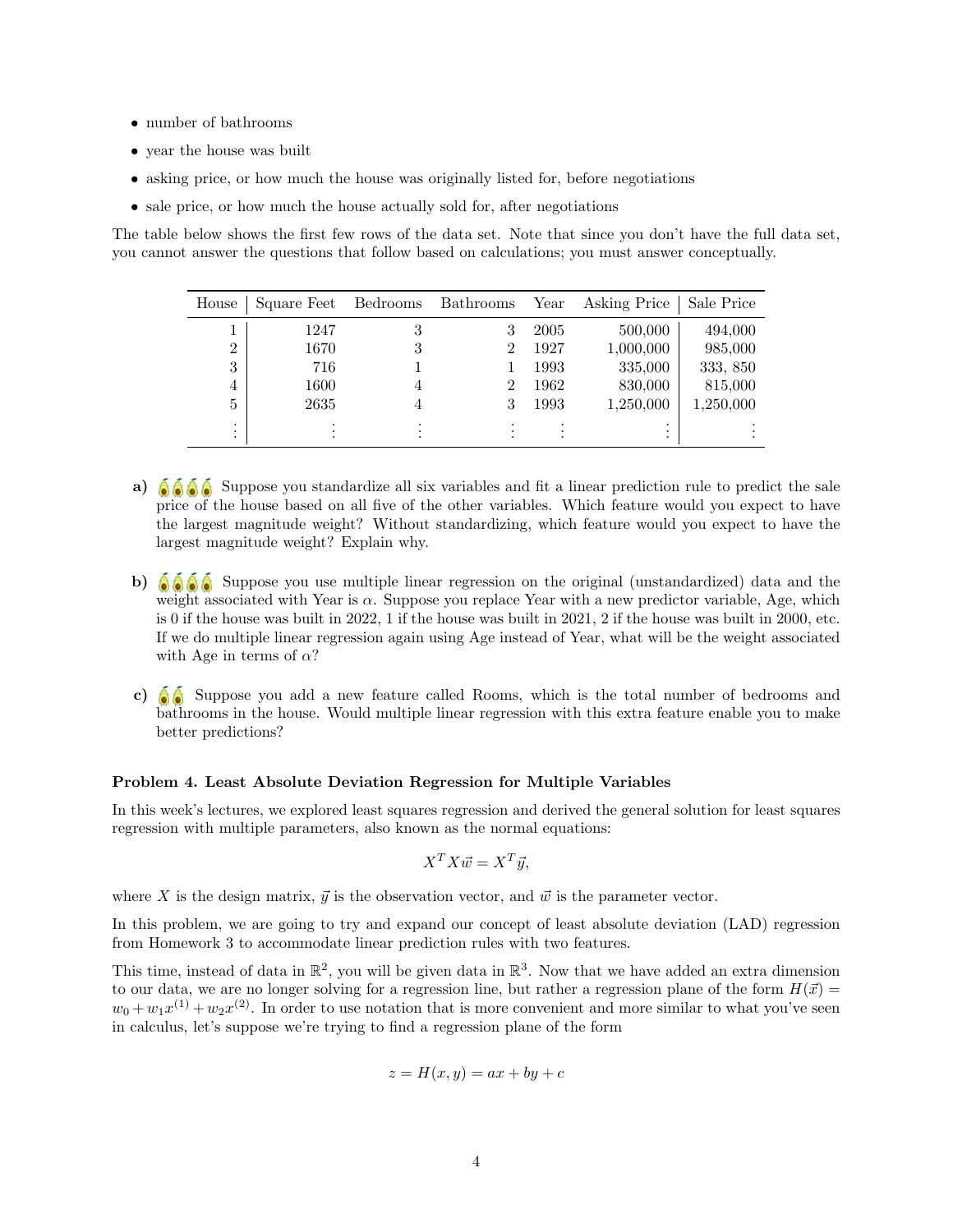When performing LAD regression, our loss function is absolute loss. That means that we're trying to find the a, b, and c that together minimize mean absolute error,

$$
R_{abs}(a, b, c) = \frac{1}{n} \sum_{i=1}^{n} |z_i - (ax_i + by_i + c)|
$$

We will adopt a strategy similar to Homework 3 to solve for the LAD regression plane. Recall the theorem from last week: If you have a data set with n data points in  $\mathbb{R}^k$ , where  $k \leq n$ , then one of the optimal LAD regression prediction rules must pass through k data points.

Since our data will be in  $\mathbb{R}^3$ , we will generate all possible unique **triplets** of points and calculate the coefficients a, b, and c that define a plane of the form  $z = ax + by + c$  that goes through the three points in our triplet. Then we'll just select which  $a, b, c$  triplet among these finite options has the smallest value of  $R_{abs}(a, b, c)$ . This is guaranteed by the theorem to be an optimal LAD regression plane.

a)  $\delta$   $\delta$  Before implementing the above strategy in code, let's get familiar with the process by doing

an example by hand. Let's say we have three points,  $A =$  $\lceil$  $\overline{1}$ 1 4 5 1  $\Big\vert$ ,  $B=$  $\lceil$  $\overline{1}$ 2 3 −1 1  $\Big\}$ , and  $C =$  $\sqrt{ }$  $\overline{1}$ 4 −2 0 1  $\vert \cdot$ 

Given these three points in  $\mathbb{R}^3$ , compute the equation of the plane going through them, giving your answer in the form  $z = ax + by + c$ .

Note: You may need to review some concepts from multivariable calculus (i.e. Math 20C) to do this problem. [Here is a nice summary and some examples,](https://ocw.mit.edu/courses/mathematics/18-02sc-multivariable-calculus-fall-2010/1.-vectors-and-matrices/part-b-matrices-and-systems-of-equations/session-12-equations-of-planes-ii/MIT18_02SC_notes_5.pdf) obtained from MIT OpenCourseWare under a Creative Commons License.

b)  $\delta$  Just like last time, we'll start by finding the regular least squares regression plane, which is the plane  $z = ax + by + c$  that minimizes the mean squared error

$$
R_{sq}(a, b, c) = \frac{1}{n} \sum_{i=1}^{n} (z_i - (ax_i + by_i + c))^2.
$$

We already know from class that we can minimize  $R_{sq}$  by solving the normal equations.

In the [supplementary Jupyter notebook \(linked\),](http://datahub.ucsd.edu/user-redirect/git-sync?repo=https://github.com/dsc-courses/dsc40a-2022-wi&subPath=resources/homework/hw4/hw4code.ipynb) fill in the body of the least squares regression function. This function should take in the design matrix  $X$  and observation vector  $y$ , solve the normal equations, and return a tuple  $(a, b, c)$  of parameters that define the least squares regression plane  $z = ax + by + c.$ 

c)  $\delta \delta \delta \delta \delta$  Now, we'll find the LAD regression plane.

Recall from the problem description the procedure outlined to generate an optimal LAD regression plane. In the supplemental notebook, we've already defined several functions for you:

- generate all combinations, which takes in a dataset and a combination size (in our case, 3) and returns all subsets of the dataset of that size.
- plane mae, which takes in values of  $a, b, c$  and a dataset and returns the mean absolute error of the plane  $z = ax + by + c$  on that dataset.
- find best plane, which takes in a list of planes (i.e. a list of  $(a, b, c)$  triplets) and a dataset and finds the plane with the lowest mean absolute error.

Your job is to complete the implementation of a function, generate all planes, that generates all planes given a list of the triplets of points and return a list of these planes; the list of planes should be a list of  $(a, b, c)$  triplets.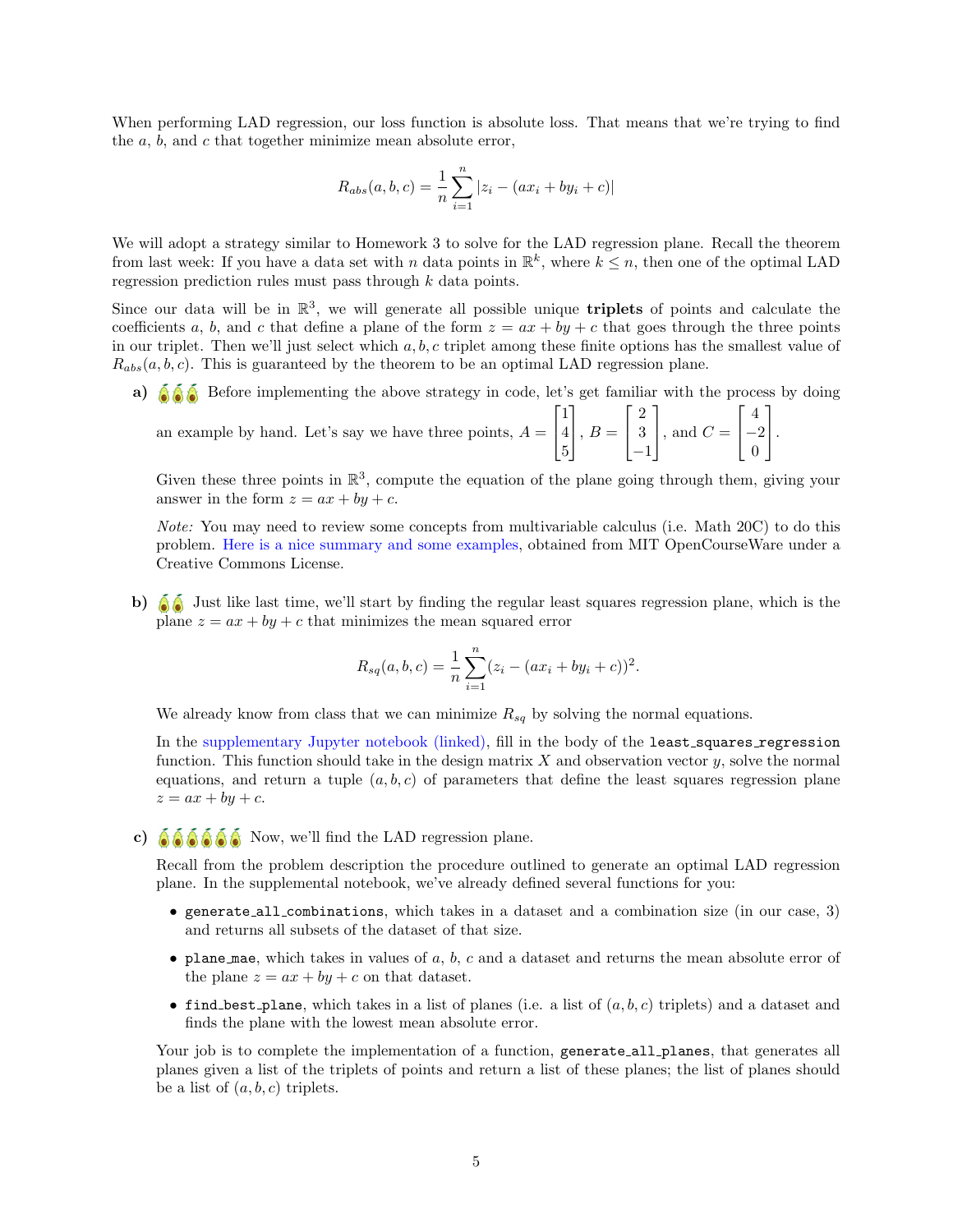### Problem 5. Prediction Competition

 $\delta \delta \delta \delta \delta \delta \delta \delta$ . We are hosting a class-wide competition to see who can make the best predictions! Top predictions can earn extra credit on Midterm 1!

In the [supplementary Jupyter notebook \(linked\),](http://datahub.ucsd.edu/user-redirect/git-sync?repo=https://github.com/dsc-courses/dsc40a-2022-wi&subPath=resources/homework/hw4/hw4code.ipynb) you are given access to a CSV containing training data with information about some of the top Android games in different game categories. We read this in as a DataFrame whose first five rows look like this:

| rank | title                                                | total<br>ratings | <b>installs</b>  | average<br>rating | growth<br>(30)<br>days) | growth<br>(60<br>days) | price | category                           | 5 star<br>ratings | 4 star<br>ratings | 3 star<br>ratings | 2 star<br>ratings | 1 star<br>ratings | paid  |
|------|------------------------------------------------------|------------------|------------------|-------------------|-------------------------|------------------------|-------|------------------------------------|-------------------|-------------------|-------------------|-------------------|-------------------|-------|
| 72   | Lost in Harmony                                      | 55936            | 1.0 <sub>M</sub> | 4.61              | 0.2                     | 0.4                    | 0.0   | <b>GAME MUSIC</b>                  | 45276             | 5129              | 2099              | 1069              | 2359              | False |
| 9    | Farm Heroes Saga                                     | 9014495          | 100.0<br>M       | 4.61              | 0.5                     | 1.1                    | 0.0   | <b>GAME</b><br><b>CASUAL</b>       | 7016344           | 1171316           | 426099            | 123431            | 277303            | False |
| 63   | Эврика! Логические<br>Задачи. Игры и<br>Головоломки  | 76755            | 1.0 M            | 4.48              | 0.1                     | 0.2                    | 0.0   | <b>GAME TRIVIA</b>                 | 55311             | 12973             | 2806              | 1018              | 4644              | False |
| 69   | <b>BLOCK STORY</b>                                   | 392609           | 10.0 M           | 4.39              | 0.1                     | 0.2                    | 0.0   | <b>GAME ROLE</b><br><b>PLAYING</b> | 284184            | 46862             | 22881             | 9182              | 29496             | False |
| 70   | Immortal Taoists-Idle<br>Game of Immortal<br>Cultiva | 176947           | 1.0 <sub>M</sub> | 4.45              | 1.4                     | 3.4                    | 0.0   | <b>GAME WORD</b>                   | 125043            | 28786             | 9948              | 3559              | 9608              | False |

The columns are:

- rank: Rank of game in its category.
- title: Title of game.
- total ratings: Total number of consumer ratings.
- installs: Approximate number of installs.
- average rating: Average rating out of 5.
- growth (30 days): Percent growth in the past 30 days.
- growth (60 days): Percent growth in the past 60 days.
- price: Price in dollars.
- category: Name of game category.
- 5 star ratings: Number of 5 star ratings.
- 4 star ratings: Number of 4 star ratings.
- 3 star ratings: Number of 3 star ratings.
- 2 star ratings: Number of 2 star ratings.
- 1 star ratings: Number of 1 star ratings.
- paid: Whether the game is paid  $(T/F$  values).

Your task for this problem is to find the best prediction rule using regression to estimate the rank of a game within its category. The requirements are as follows:

- 1. You must use regression.
- 2. The function used for regression is your choice (linear, polynomial, exponential, ...)
- 3. You may only use up to three variables for your prediction. You decide how many and which ones.
- 4. While the rank of a game within its category will always be an integer, your prediction function does not need to always make an integer prediction.